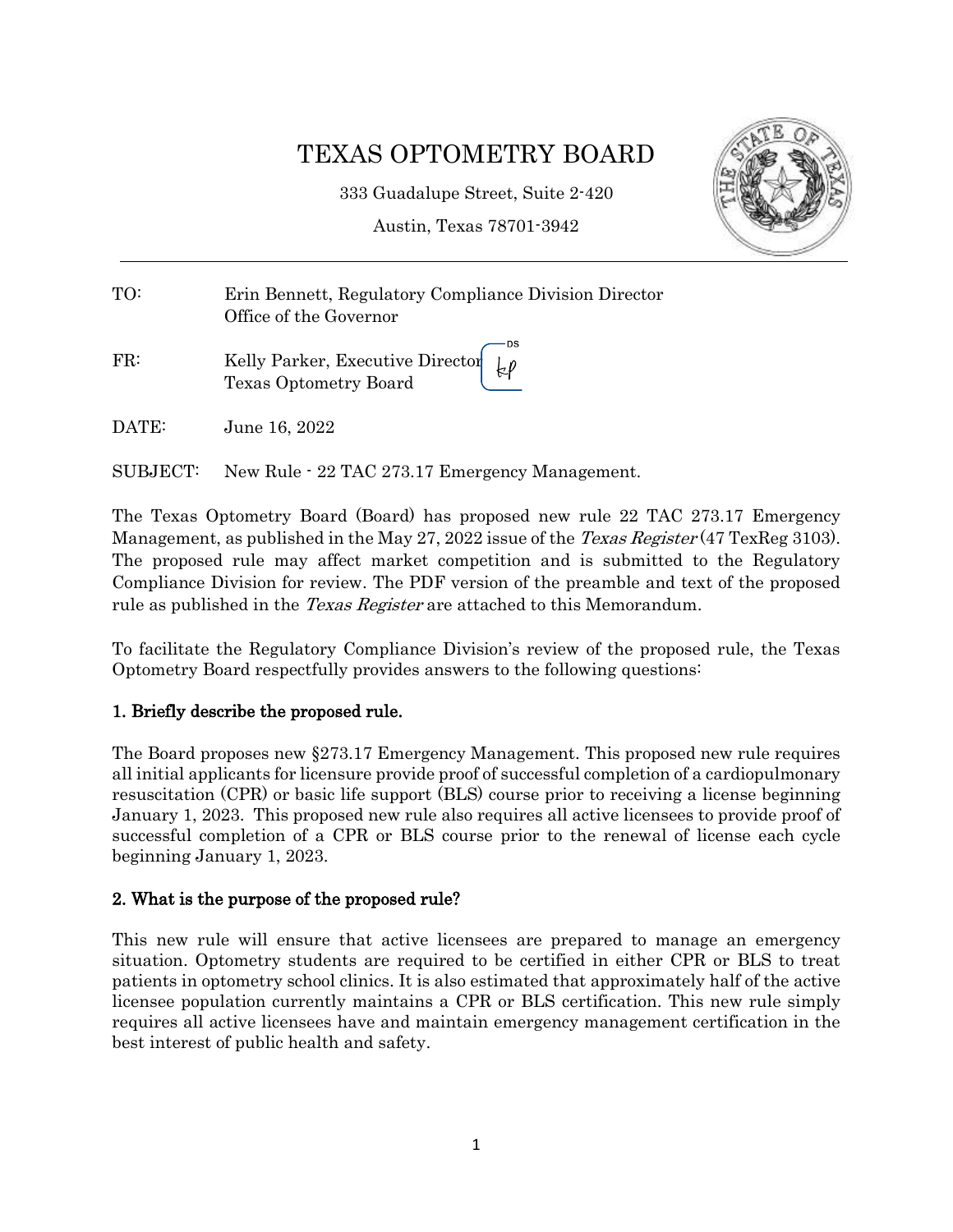#### 3. Describe any relevant factual background to the proposed rule and the impetus for the state agency to consider rulemaking.

The Board considered this issue for quite some time before proposing this new rule. Almost each Board Member has experienced an emergency situation in their office. The emergency situation was not directly related to optometric services but did occur in their office (e.g., cardiac event in the waiting room). Emergencies can strike at any time, and it may take several minutes before help arrives. Therefore, CPR or BLS certification gives licensees added safety tools to manage a situation until an emergency response team arrives at a location.

It is also important to point out that as individuals' age, their vision changes which means more frequent trips to the optometrist or therapeutic optometrist due to eye health issues. Optometrists and therapeutic optometrists treat patients of all ages but often see a higher volume of patients that are middle aged or older including patients in their senior years. Optometrists and therapeutic optometrists often see older patients for conditions such as presbyopia, cataracts and glaucoma. Based on these facts alone, it can be surmised that optometrists and therapeutic optometrists may be more likely to encounter an emergency situation because of the age of the population they regularly treat.

Most healthcare professionals are required to have some sort of emergency response training. Other types of professionals that require CPR or BLS certification include police officers, firefighters, coaches, and even flight attendants. Therefore, the notion that optometrists and therapeutic optometrists in a healthcare office be certified in either CPR or BLS is appropriate and in the best interest of public protection.

#### 4. Describe the legal authority for the proposed rule.

## (a) Is the proposed rule specifically required or authorized by state statute? If so, list the statute(s).

New rule 22 TAC 273.17 is proposed under §351.151 of the Optometry Act. The Texas Optometry Board interprets §351.151 as authorizing the adoption of procedural and substantive rules for the regulation of the optometric profession.

# (b) Is the proposed rule within the scope of the state agency's general authority to regulate in a given occupation or industry? If so, describe how the proposed rule is within the scope, and reference the applicable state statute(s).

Yes. The Board has specific statutory authority granting this agency the ability to determine qualifications for licensure and renewal of licensure.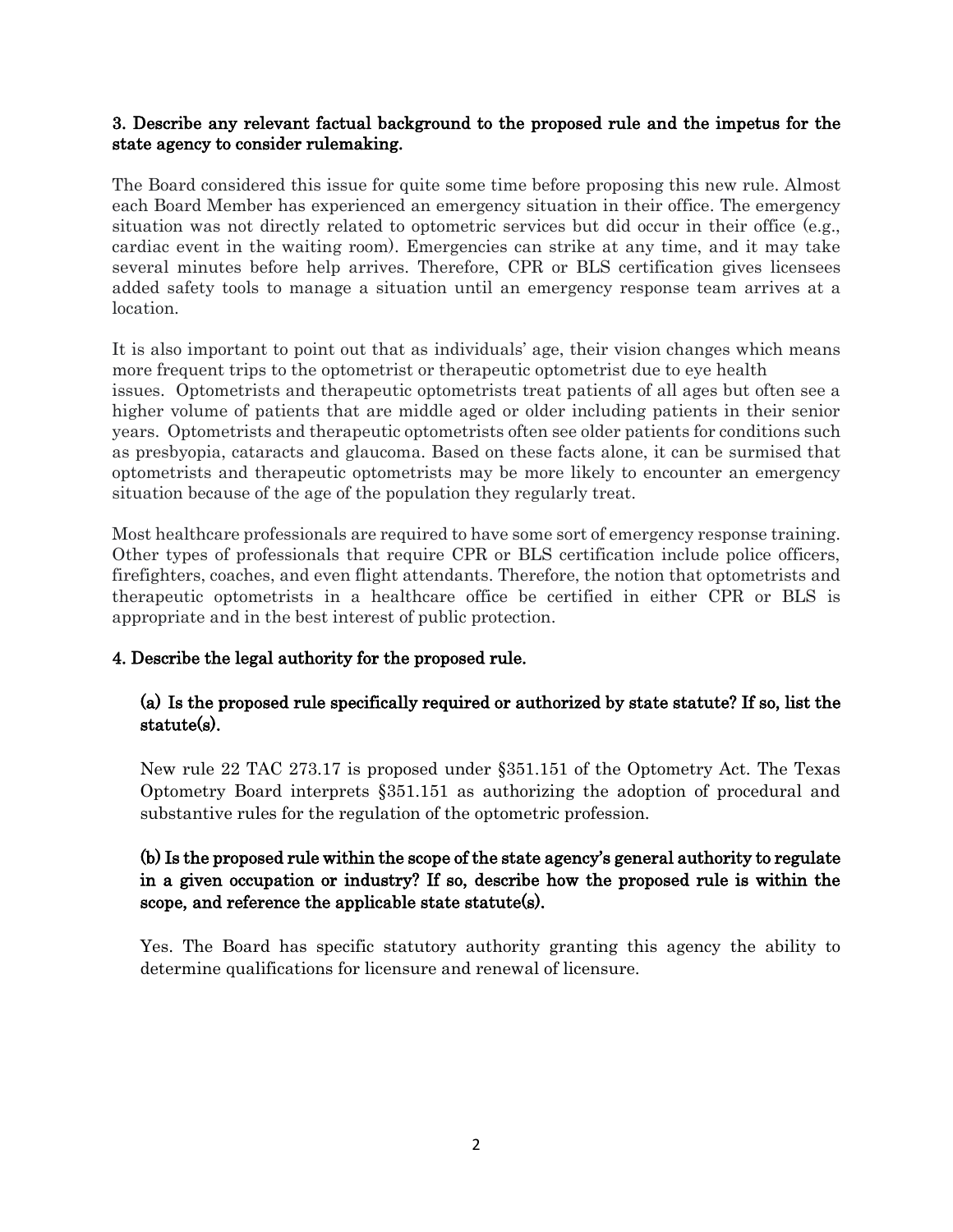## 5. Describe the process that the state agency followed in developing the proposed rule, including any public hearings held, public comments invited, studies conducted, and data collected or analyzed.

As mentioned above, the Board has been very thoughtful about this requirement. The requirement is not meant to burden the licensees but instead is intended to increase protection of the public.

Board staff held a stakeholder meeting on February 1, 2022 to gain feedback regarding this possible new requirement. The overall stakeholder feedback was positive and supportive of the requirement.

Over the past few years, the Board has also collected information through the renewal process. Specifically, licensees were asked to designate whether they are CPR certified during the renewal process. Licensees have also been granted continuing education credit for CPR certification. Based on the 2021 renewal season, almost half of the licensees renewing reported having CPR certification.

The Board's Rules Committee considered all information at its May 5, 2022 meeting and moved the recommendation to the full Board for a vote on May 6, 2022. The Board considered the information at the May 6, 2022 meeting and voted unanimously to propose the new rule. No public comments were made at either meeting.

## 6. Describe the harm that the proposed rule is intended to address and how the proposed rule will address Board meeting.

Generally speaking, the harm the entire rule is intended to address is to ensure that all active licensees, involved in direct patient care, are prepared and competent to handle an emergency situation.

# 7. Do any less restrictive alternatives to the proposed rule exist for addressing the same harm? If so, include a comparison of the proposed rule to the alternatives and a justification for not pursuing a less restrictive alternative. If no less restrictive alternatives exist, explain why.

The less restrictive alternative would be to recommend that active licensees obtain CPR or BLS certification but not require same for licensure or renewal of licensure. However, a less restrictive approach does not guarantee the same level of protection for patients in an optometric office in an emergency situation. The requirement is not meant to burden the licensees but instead is intended to increase protection of the public.

## 8. Indicate how the proposed rule affects market competition (See Section 57.105(d), Texas Occupations Code).

X It creates a barrier to market participation in the state.

 $\Box$  It results in higher prices or reduced competition for a product or service provided by or to a license holder in the state.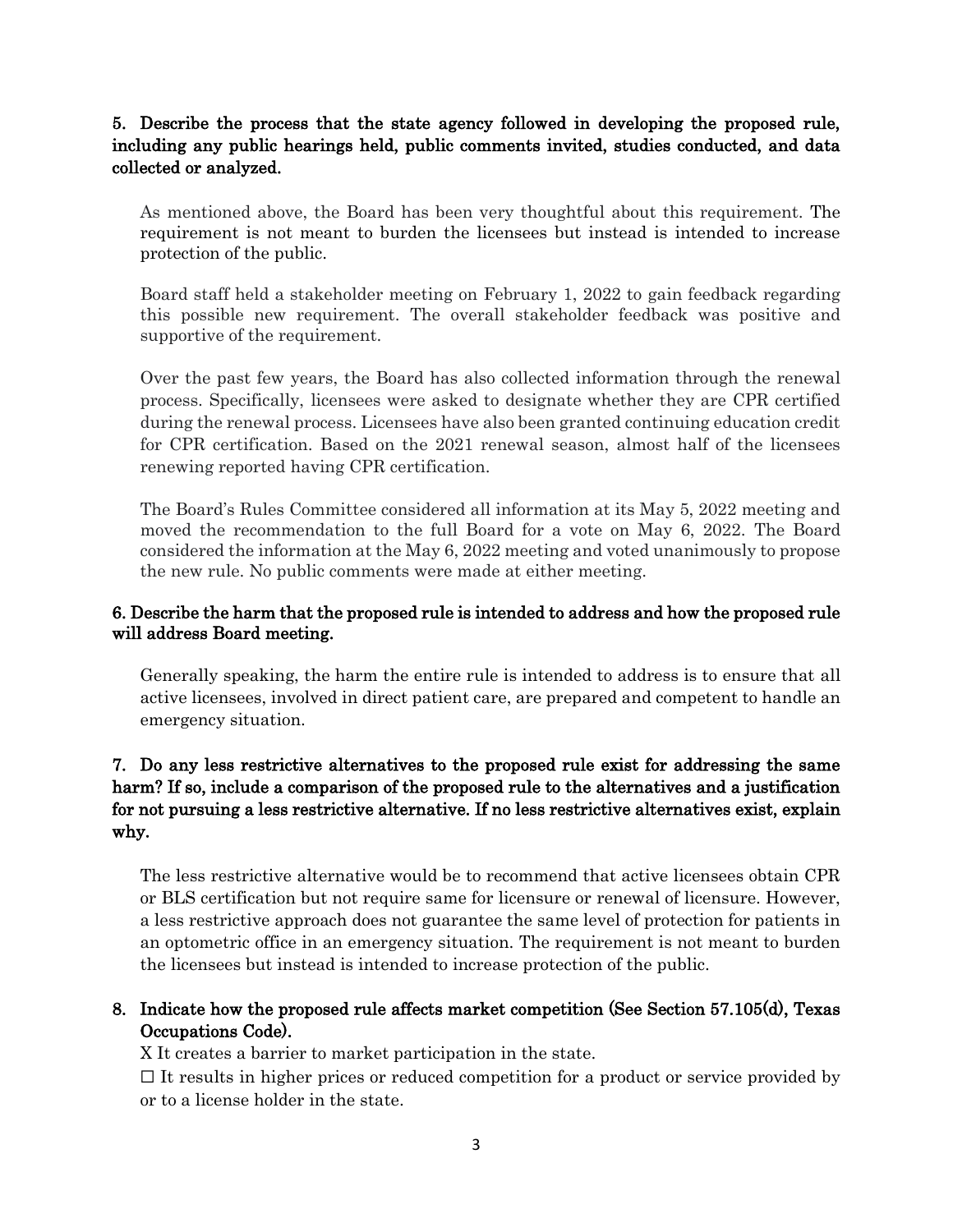$\Box$  It both creates a barrier to market participation in the state and results in higher prices or reduced competition for a product or service provided by or to a license holder in the state.

\*Note, the Board does not believe this new rule will create a barrier to market participation. Instead, the Board simply acknowledges that it may be viewed by some as a barrier and answered the question for that reason. The intention of the rule is to protect the public and not affect market participation in the state.

# 9. Describe the specific impact that the proposed rule will have on market competition and how that effect is consistent with state policy as established by the Legislature in state statute.

The Texas Optometry Board is charged with licensing, regulating and enforcing the Texas Optometry Act in the best interest of public health and safety. The Board opines that this rule shall not impact market competition and is within their authority to determine the requirements and qualifications for an initial license and renewal of a license.

# 10. Does the proposed rule relate to a question that is the subject of an opinion request pending before the Office of the Attorney General? Does the proposed rule relate to an opinion previously issued by the Office of the Attorney General?

No.

11. Does the proposed rule relate to a matter on which there is pending litigation or a final court order?

No.

12. Is there anything else that the state agency would like the Regulatory Compliance Division to know about the proposed rule?

No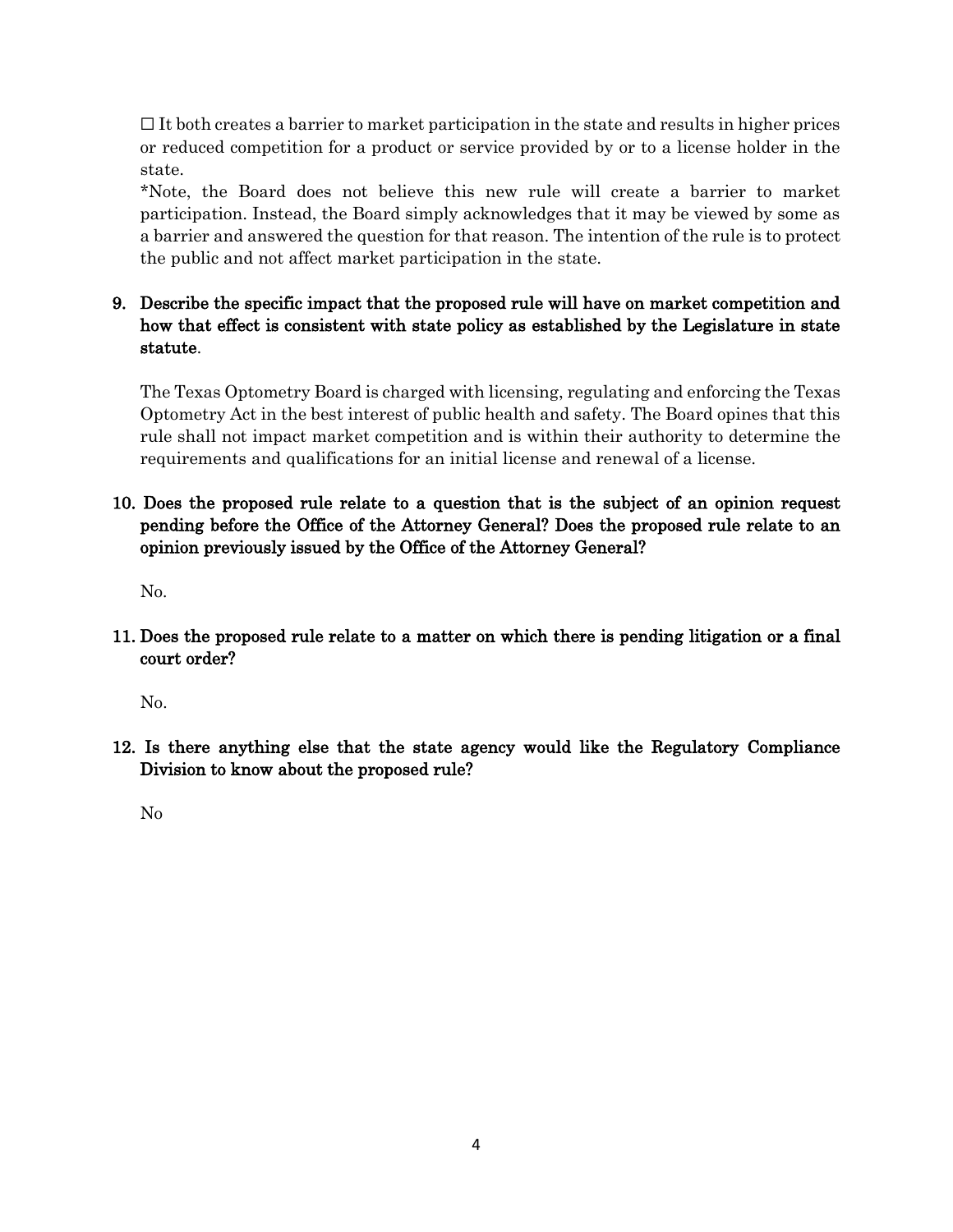$\boldsymbol{\varphi}_{\textrm{ROPOSED}}$ Proposed rules include new rules, amendments to existing rules, and repeals of existing rules. adopts the rule. A state agency shall give all interested persons a reasonable opportunity to submit data, views, or arguments, orally or in writing (Government Code, Chapter 2001).

Symbols in proposed rule text. Proposed new language is indicated by underlined text. [Square brackets and strikethrough] indicate existing rule text that is proposed for deletion. "(No change)" indicates that existing rule text at this level will not be amended.

# **TITLE 22. EXAMINING BOARDS**

# PART 14. TEXAS OPTOMETRY BOARD

CHAPTER 273. GENERAL RULES

#### **22 TAC §273.17**

The Texas Optometry Board (TOB) proposes new §273.17 Emergency Management. This proposed new rule requires all initial applicants for licensure provide proof of successful completion of a cardiopulmonary resuscitation (CPR) or basic life support (BLS) course prior to receiving a license beginning in January 1, 2023. This proposed new rule also requires all active licensees to provide proof of successful completion of a CPR or BLS course prior to the renewal of license each cycle beginning in January 1, 2023. This new rule will ensure that active licensees are prepared to manage an emergency situation. Optometry students are already required to be certified in either CPR or BLS and approximately half of the current active licensee population is already CPR or BLS certified.

Kelly Parker, Executive Director, has determined that for the first five-year period the proposed rule is in effect, there will be no fiscal implications for the state and local governments as a result of proposing this new rule.

Kelly Parker, Executive Director, has determined that for each of the first five years the proposed rule is in effect, the public benefit anticipated is enhanced patient safety during optometric appointments and assurance that a patient is properly taken care of in an emergency situation.

Legal counsel for the Board has reviewed the new rule and has found it to be within the Board's authority to propose.

ECONOMIC IMPACT STATEMENT AND REGULATORY FLEX-IBILITY ANALYSIS ON SMALL BUSINESSES AND RURAL COMMUNITIES

There will be no adverse economic effect on small businesses, micro-businesses, or rural communities because of the proposed rule. Since the agency has determined that the proposed rule will have no adverse economic effect on small businesses, micro-businesses, or rural communities, preparation of an Economic Impact Statement and a Regulatory and Flexibility Analysis, as detailed under Texas Government Code §2006.002, are not required.

#### ENVIRONMENT AND TAKINGS IMPACT ASSESSMENT

The agency has determined that this proposal is not a "major environmental rule" as defined by Texas Government Code §2001.0225. This proposal is not specifically intended to protect the environment or reduce risks to human health from environmental exposure. The agency has determined that the

proposed rule does not restrict or limit an owner's right to his or her property that would otherwise exist in the absence of government action, and therefore does not constitute a taking under Texas Government Code §2007.043.

#### GOVERNMENT GROWTH IMPACT STATEMENT

During the first five years that the proposed rule will be in effect, it is anticipated that the proposed rule will not create or eliminate a government program as no program changes are proposed. Further, implementation of the proposed rule will not require the creation of a new employee position or the elimination of an existing employee position.

#### PUBLIC COMMENTS

Comments on the proposed rule may be submitted electronically to: kelly.parker@tob.texas.gov, Kelly Parker, Executive Director, Texas Optometry Board, 333 Guadalupe Street, Suite 2-420, Austin, Texas 78701-3942. The deadline for furnishing comments is thirty days after publication in the *Texas Register.*

Proposed §273.17 is proposed under the Texas Optometry Act, Texas Occupations Code, §351.151.

No other sections are affected by this proposal.

*§273.17. Emergency Management.* (a) Definitions.

(1) Cardiopulmonary resuscitation (CPR) is an emergency lifesaving procedure performed when the heart stops beating. A certification in CPR includes training and successful course completion in cardiopulmonary resuscitation, AED and obstructed airway procedures for all age groups according to recognized national standards.

(2) Basic Life Services (BLS) is a basic level of pre-hospital and inter-hospital emergency care and non-emergency medical services care. A certification in BLS includes training and successful course completion in airway management, cardiopulmonary resuscitation (CPR), control of shock and bleeding and splinting of fractures, according to recognized national standards.

(b) Requirement for Initial License. Commencing effective January 1, 2023, all applicants for initial licensure shall provide proof of successful completion of a CPR or BLS certification prior to receiving a license.

(c) Requirement for Renewal of License. Effective January 1, 2023, all active licensees shall provide proof of successful completion of a CPR or BLS certification for renewal of a license each renewal cycle. Licensees may be credited two general hours of continuing education for CPR certification and four general hours of continuing education for BLS certification.

The agency certifies that legal counsel has reviewed the proposal and found it to be within the state agency's legal authority to adopt.